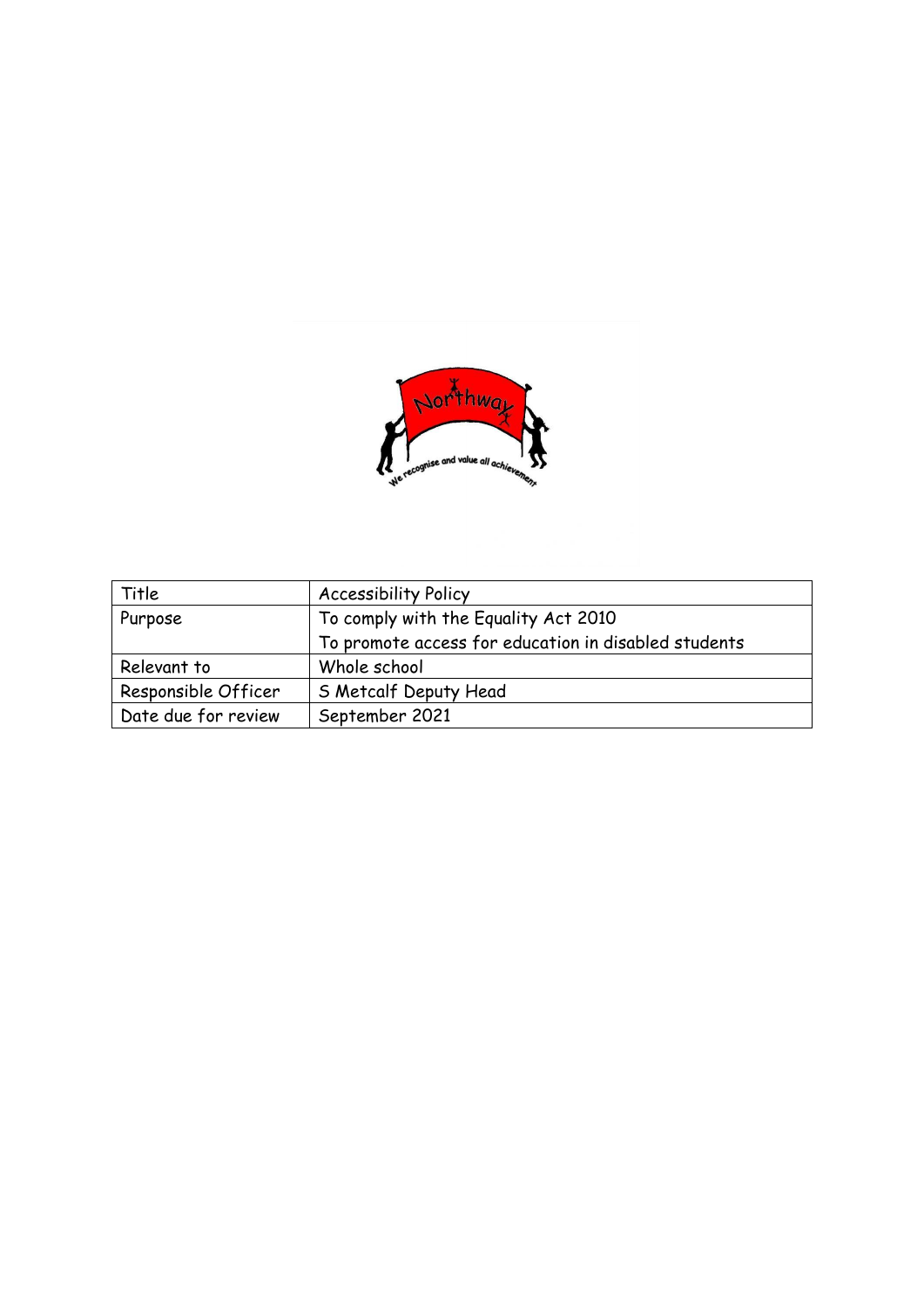## **Aims**

Schools are required under the Equality Act 2010 to have an accessibility policy. The purpose of the policy linked to our Equality Objectives is to:

• Increase the extent to which disabled students can participate in the curriculum

• Improve the physical environment of the school to enable disabled students to take better advantage of education, benefits, facilities and services provided

• Improve the availability of accessible information to disabled students

Our school aims to treat all its students fairly and with respect. This involves providing access and opportunities for all students without discrimination of any kind.

# Learning for Life

The development of effective learning is the main priority of Northway School. Our aim is to provide all students with a broad, balanced and differentiated curriculum within a safe, secure and supportive environment that fosters self-esteem and instils a sense of good citizenship, and provides a framework for lifelong learning.

All students at Northway have a learning difficulty or disability, a physical or sensory impairment or disability, or any combination of cognitive, physical, emotional, sensory or health factors that affect their access to learning. The school aims to identify and remove barriers for disabled students in every area of school life. We try to achieve this by

- Setting suitable learning challenges
- Responding to student's diverse needs
- Overcoming potential barriers to learning and assessment

The school aspires for all students to participate fully in all aspects of school life. These include sporting activities, art, music, dance and other creative work and educational visits. Northway has an inclusive ethos and welcomes all children, young people and other visitors to the school regardless of disability, gender, gender identity, religion, belief, race or sexual orientation.

Our school is also committed to ensuring staff are trained in equality issues with reference to the Equality Act 2010, including understanding disability issues.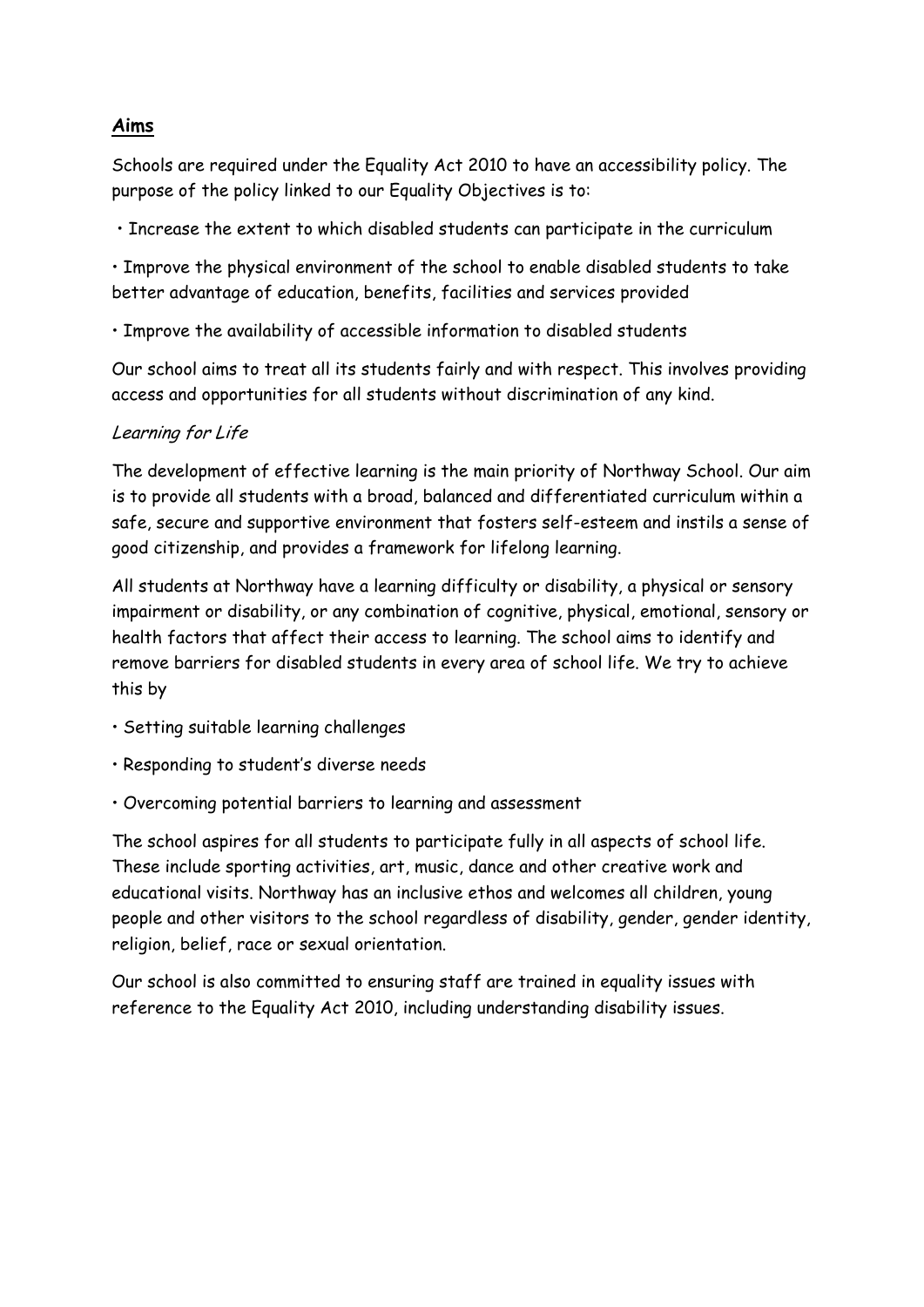### **Legislation and Guidance**

This document meets the requirements of schedule 10 of the Equality Act 2010 and the Department for Education (DFE) guidance for schools on the Equality Act 2010.

The Equality Act 2010 defines an individual as disabled if he or she has a physical or mental impairment that has a 'substantial' and 'long-term' adverse effect on his or her ability to undertake normal day-to-day activities.

Under the Special Educational Needs and Disability (SEND) Code of Practice, 'longterm' is defined as 'a year or more' and 'substantial' is defined as 'more than minor or trivial'. The definition includes sensory impairments such as those affecting sight or hearing, and long-term health conditions such as asthma, diabetes, epilepsy and cancer.

Schools are required to make 'reasonable adjustments' for pupils with disabilities under the Equality Act 2010, to alleviate any substantial disadvantage that a disabled pupil faces in comparison with non-disabled pupils. This can include, for example, the provision of an auxiliary aid or adjustments to premises.

This policy complies with our funding agreement and articles of association.

## **Site Facilities**

Northway is a purpose built special school which was built in 2010, as such it is all on one level, with wide corridors, all areas have inbuilt wheelchair accessible access including the swimming pool.

The two playground areas are accessible to all children with a soft porous surface, no mow grassed areas, a large variety of playground equipment including sensory equipment and a large swing.

There is a sensory garden and each class has a garden area with raised bed provision for children in wheelchairs.

There is a large car park in front of the school to allow all the pupils to safely access transport.

#### **Specialist Equipment**

- Well-equipped physiotherapy suite
- Swimming pool with a fixed hoist and a wet changing bed
- 1 hygiene room with disabled toilet, hoist and changing space
- Medical room with changing bed and hoist
- 2 sensory rooms
- 1 soft play room
- 2 minibuses with wheelchair access equipment.